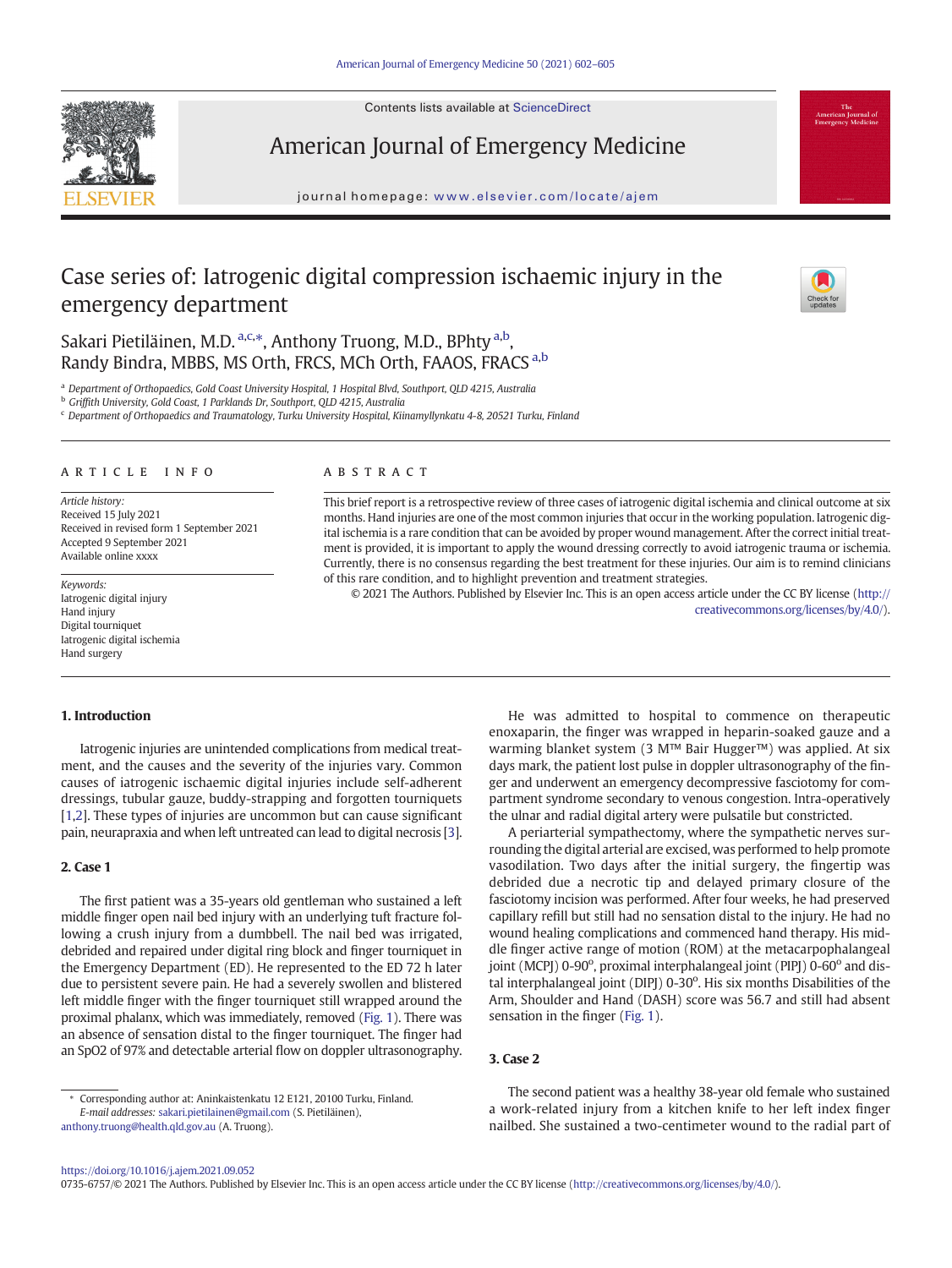<span id="page-1-0"></span>

Fig. 1. Case 1: Three days post a forgotten finger tourniquet (left) and six months post injury (right).

the index finger nailbed with a partial amputation of the fingertip. She was initially treated in the local ED. The nail was removed under ring block, with the help of a digital tourniquet. The partially amputated fingertip was considered viable, and after debridement it was sutured in place with absorbable sutures. The tourniquet was then removed.

Self-adherent gauze dressings were circumferentially applied in two layers with an additional layer of crepe bandage. She was instructed to leave the dressing on for four days until the first wound review. The patient developed severe tightness and pain in the whole finger during these four days, but she considered this as normal post-procedural pain.

When the bandage was removed, a circumferential injury was observed with significant erythema of the entire digit and welldemarcated zone of injury [\(Fig. 2\)](#page-2-0).

On the following day the patient began to develop blisters and increasing pain represented to the hospital. She was admitted for monitoring and pain relief. On day nine from the injury she was seen at our specialist hand clinic. Her finger was constantly painful with a Visual Analogue Scale (VAS) of 5. Sensation was decreased in the whole finger and excessive blistering originating from ischemic compression injury was observed ([Fig. 2](#page-2-0)). Pulse oximetry demonstrated good perfusion with SpO2 of 97%, and Doppler Ultrasound confirmed that both radial and ulnar digital arteries had good blood flow. The blisters were decompressed and she was referred to hand therapy for wound care and range of motion exercises.

She presented for a review six weeks from the initial injury. She described absent sensation distal to the PIPJ. PIPJ ROM was −30-80° and DIPJ was 0-20°. At the six-month review, all the wounds have healed and her nail has regrown [\(Fig. 2\)](#page-2-0). She had returned back to full time work. She achieved a ROM of 20-100° at the PIPJ and 0-90° at the DIPJ. She complained of crepitus with movement and this led to the finding of post-traumatic arthritic changes at the PIPJ and DIPJ on XRAY. Her DASH score at six months was 10.8.

# 4. Case 3

The third patient is an otherwise healthy 35-years old gentleman who sustained a right thumb laceration from a mandolin blade while slicing vegetables. There was no underlying fracture. The local ED managed the venous bleeding with silver nitrate and adrenaline-soaked gauze. The thumb was dressed, and the patient was discharged on oral antibiotics. He represented to the ED 24 h later with a severely swollen and blistered right thumb due to a constrictive circumferential dressing around the proximal phalanx of the thumb [\(Fig. 3\)](#page-2-0). There was an associated neurapraxia of the common digital nerves of the thumb distal to the site of the circumferential dressing. The thumb had an SpO2 > 95% and detectable pulse on doppler ultrasonography.

Blisters were deroofed at the one-week mark. Daily topical glyceryl trinitrate and weekly silver dressings were applied. The skin had reepithelized and mild sensory recovery was achieved after four weeks and the patient was able to commence hand therapy. At this time, he had a minimal interphalangeal joint (IPJ) ROM and a Kapanji score of 1/10. After five years, he has an IPJ ROM 0-50 $^{\circ}$  and Kapanji score of 9/ 10. His DASH score was 3.3.

# 5. Discussion

We wish to present this case series to remind clinicians of the importance of proper management of digital injuries in the emergency department. The combination of an anaesthetised finger post traumatic swelling and tight dressings or a forgotten tourniquet creates the perfect environment to develop digital ischemia.

According to Safe Work Australia there were almost 28,000 work related hand or arm injuries that resulted with one week or more off work in 2020 in Australia [\[4\]](#page-3-0). Despite this, the literature concerning iatrogenic digit ischemia is scarce. The first report of this condition was published in 1975 by Miller et al. who described four patients with iatrogenic digital ischemia due to excessively tight circumferential tubular dressings [\[5](#page-3-0)].

Elastic materials, such as Coban™, are considered to be more dangerous if improperly used than conventional dressings because the tourniquet effect is more likely [[6](#page-3-0)]. When properly used elastic dressings are useful for the care of isolated digital injuries [\[7](#page-3-0)]. The risk of over tightening should, however, be remembered especially in paediatric population, because of the inadequate communication of symptoms by children [\[8](#page-3-0)].

Spruiell et al. reported a case where patient had no capillary refill and impairment of perfusion 72 h after injury due to a tight dressing. Urgent decompression with a longitudinal dorsal Bruner-type incision was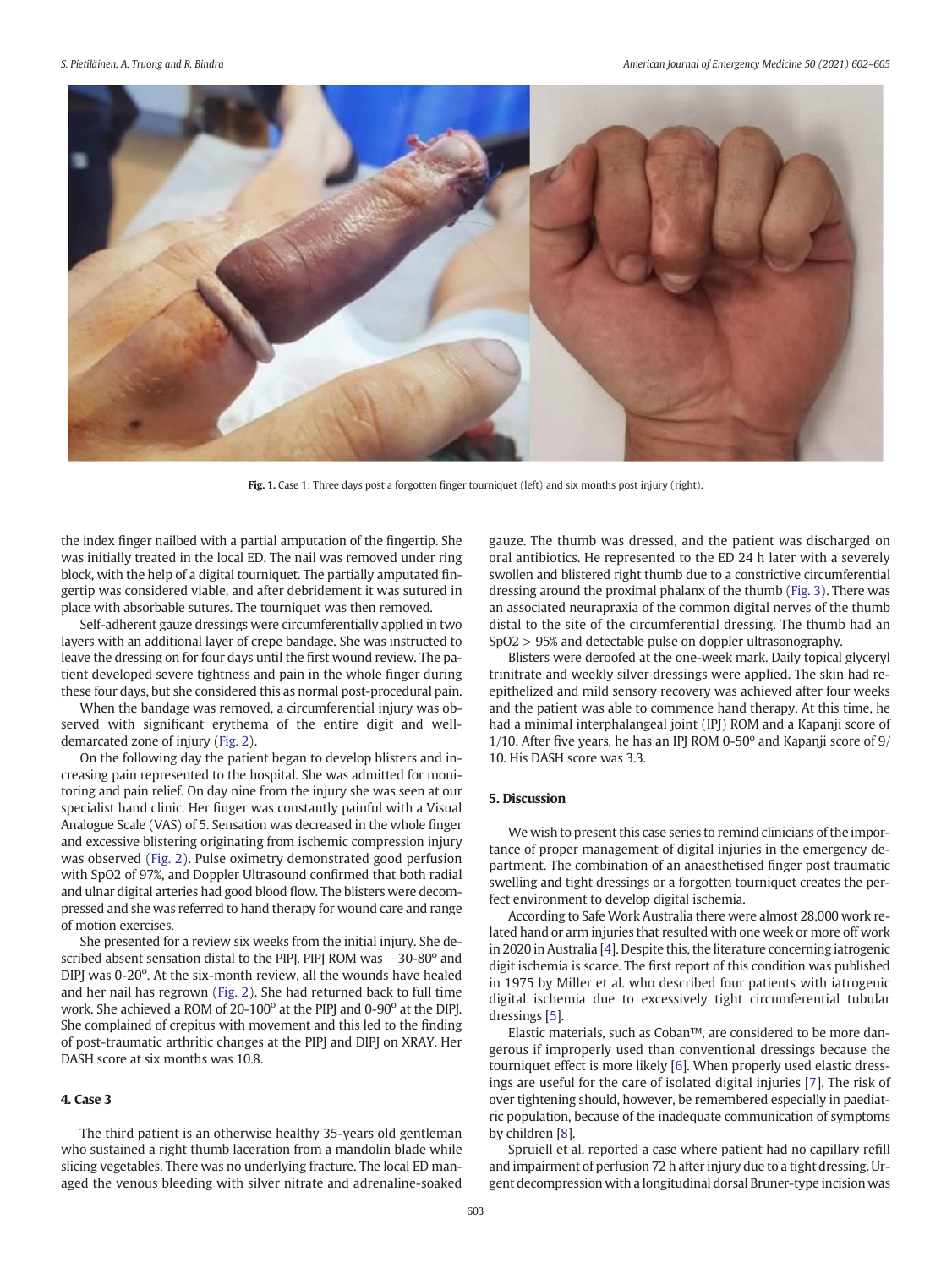<span id="page-2-0"></span>

Fig. 2. Case 2: Four days after tight circumferential dressings (left) and six months after injury (right).



Fig. 3. Case 3: Day one after tight circumferential dressings (left) and five years after injury (right).

performed. Authors noted a return of circulation and patient was reported to make almost full recovery with functional finger after a 12 week follow-up [\[9](#page-3-0)].

In 2010, the United Kingdom National Patient Safety Agency and Royal College of Surgeons released a report on the use of digital tourniquets in surgery [\[10](#page-3-0)]. They stated that gloves should not be used as tourniquets and have made recommendations to include tourniquets in the surgical checklist. There are no such recommendations for digital tourniquets in the ED setting. There are studies on digital tourniquet devices that are "unforgettable", but most are not commonly accessible. In our ED, digital tourniquets and self-adherent dressings are now prohibited. Patients are educated to represent to hospital urgently if they have numbness, paraesthesia or pain that is not relieved by painkillers post procedure.

Pulse oximetry can be used to assess the capillary circulation, and patients should be referred urgently to a surgeon for further evaluation. Doppler ultrasound can provide useful information of the patency of the digital arteries. The treatment principles utilised at our institution involves close observation for compartment syndrome, reduce venous congestion, promote vasodilation and prevent infection. This can be achieved by immediate removal of all bandages or tourniquets from the digit. Medications such as glyceryl trinitrate, aspirin, enoxaparin and heparin aim to improve blood flow and prevent thrombosis. Infection can be prevented with the appropriate use of antibiotics, wound care and debridement of necrotic tissue. Surgical fasciotomy should be considered if there are any concerns for vascular compromise.

Further management requires close follow-up in liaison with hand therapists to help regain the function and the range of motion of the